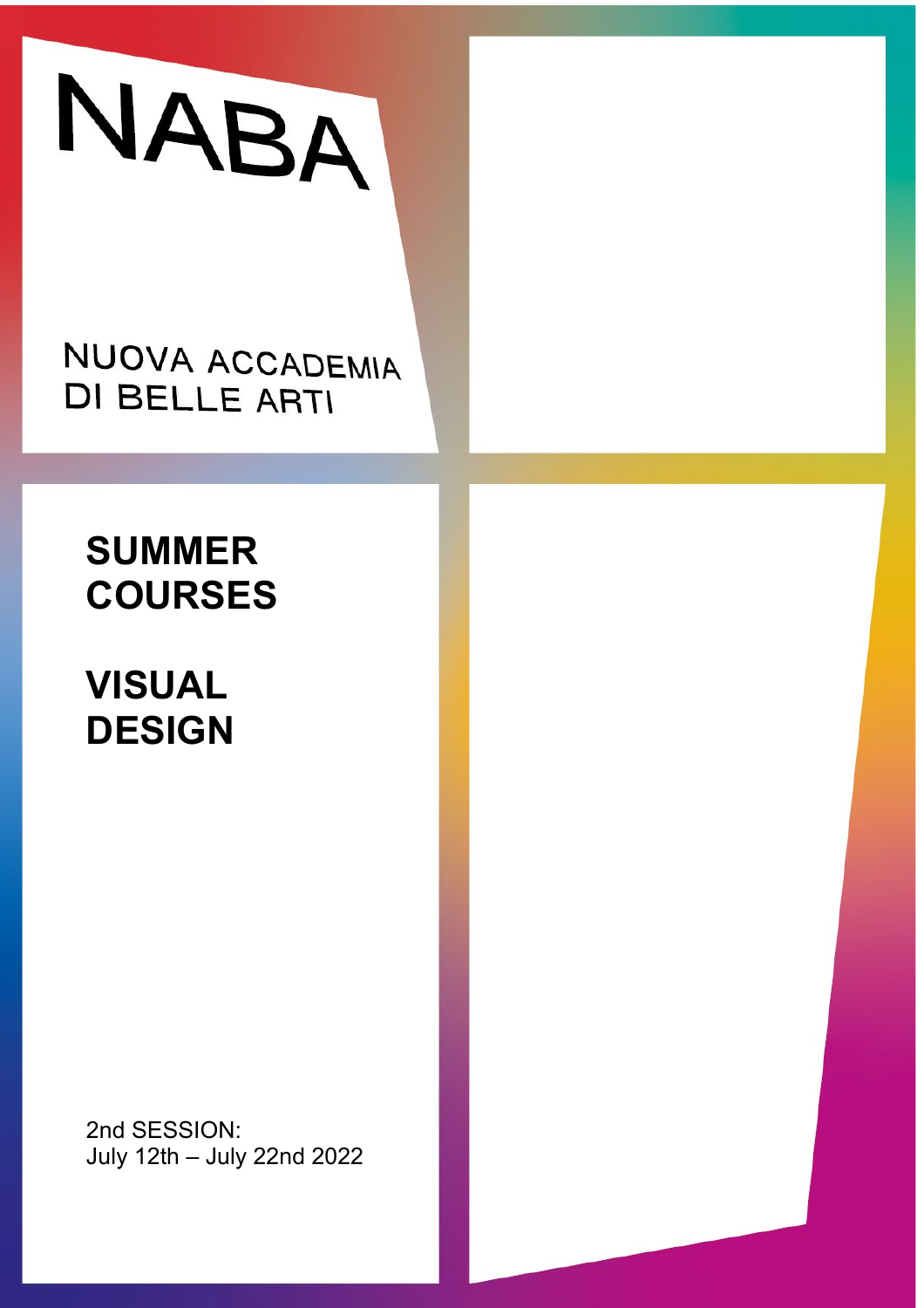

## **VISUAL DESIGN**

**School**: NABA, Nuova Accademia di Belle Arti **Address**: Via Darwin 20, 20143 Milan, Italy **Phone**: + 39.02.973.192 E-mail: [summer@naba.it](mailto:summer@naba.it) **Course Structure**: 45 hours – 9 lesson days ECTS: 3 ECTS credits\*

\*ECTS credits only awarded to university students or participants who are completing or have completed a university or academic study path

**TITLE – AREA** Visual Design (introduction level)

#### **COURSE TEACHERS**

Alessandro Crippa

#### **COURSE DESCRIPTION**

During this intensive course, students will gain knowledge of the different visual communication concepts and tools. Participants will be guided through a path marked by both lectures and practical workshops in order to learn digital skills and the methods of visual representation. At the end of the course each student will be able to find his own visual style and to develop his own personal project.

#### **COURSE OBJECTIVES**

The course is focused on the analysis of the visual languages in the communication fields and gives the opportunity to create an integrated communication project. The reading lectures and the exercises will emphasize students' personal creative vision and put into practice the concepts learned throughout different didactic experiences.

#### **ADMISSION REQUIREMENTS**

This course is intended for students who have no background in visual design and for students who are attending or will attend their first year of university studies in art and design.

Basic knowledge of Adobe Photoshop, vector draw or other similar graphic editing software.

#### **OUTPUT**

At the end of the course students will create and present an integrated communication project that combines traditional and new media (outdoor & press adv campaign with a digital / social network campaign).

#### **LIST OF MATERIALS AND TOOLS**

- Digital Camera
- USB key
- Sketchbook
- Pencil and colored pens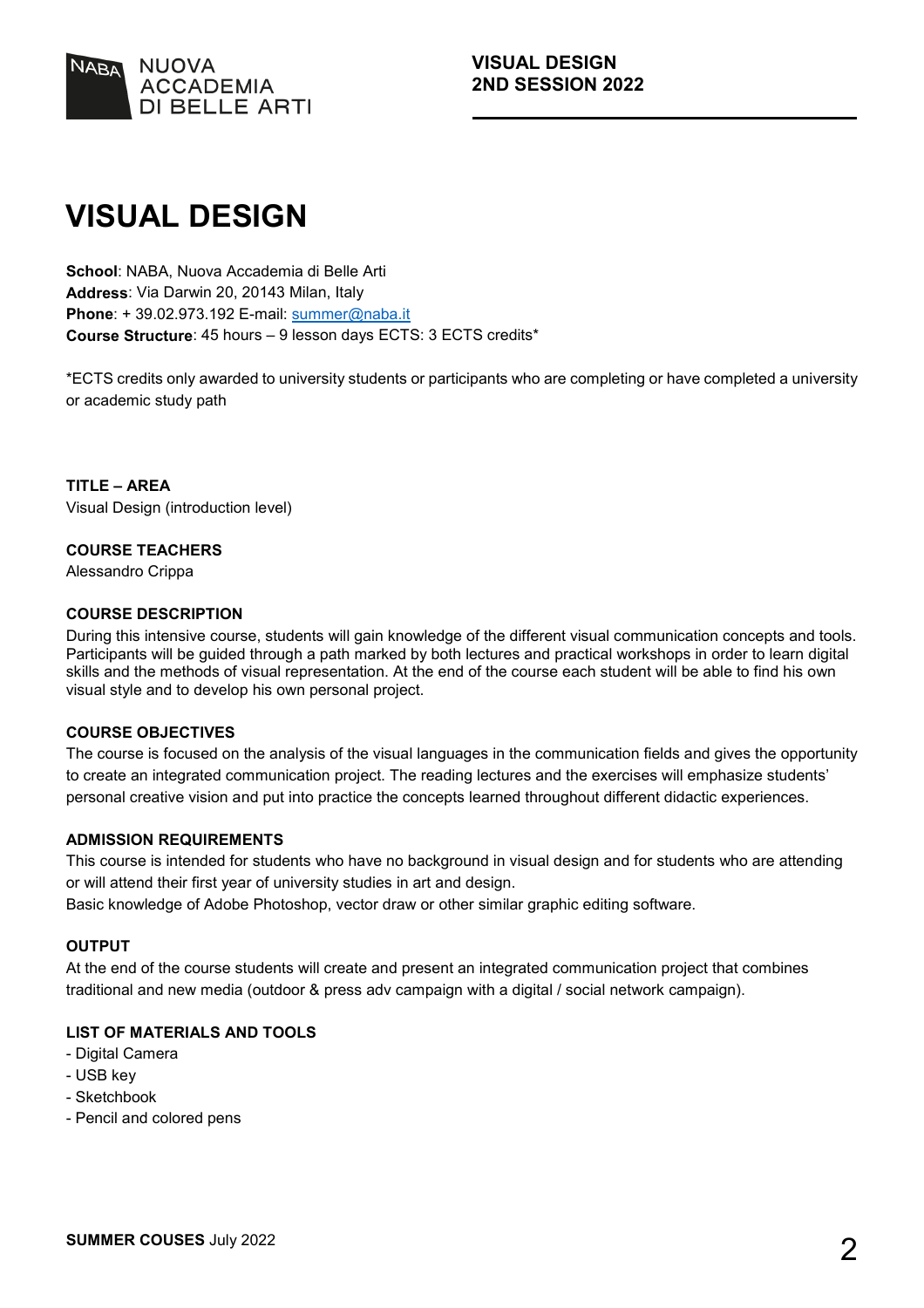

#### **ATTENDANCE POLICY**

Class attendance is required for successful completion of the course. Attendance will be taken every class period. **On the last day of classes, instructors will issue a Certificate of successful attendance only to all students who completed at least 80% of the course.**

#### **COURSE POLICY**

The Faculty of NABA takes Academic integrity seriously. Instances of academic dishonesty such as plagiarism won't be tolerated.

Mobile phones will be kept switched off all the time during class. Use of laptop during classes for personal purposes is forbidden.

#### **TEACHING METHODS**

Frontal lessons, field trips, in-class exercises.

#### **TEACHER'S SHORT BIO**

**Alessandro Crippa** is a freelance illustrator and graphic designer living and working in Milano.

After earning his Bachelor degree in graphic design and art direction in Naba in 2013 he moved to London to specialize in illustration at Camberwell College of Arts. He lived there until the summer of 2015 when he moved back to Milan and resumed working as freelance graphic designer and illustrator.

Since then he has collaborated with several italian and international brands and keeps building his personal research.

From 2019 he has been collaborating with NABA as illustration teacher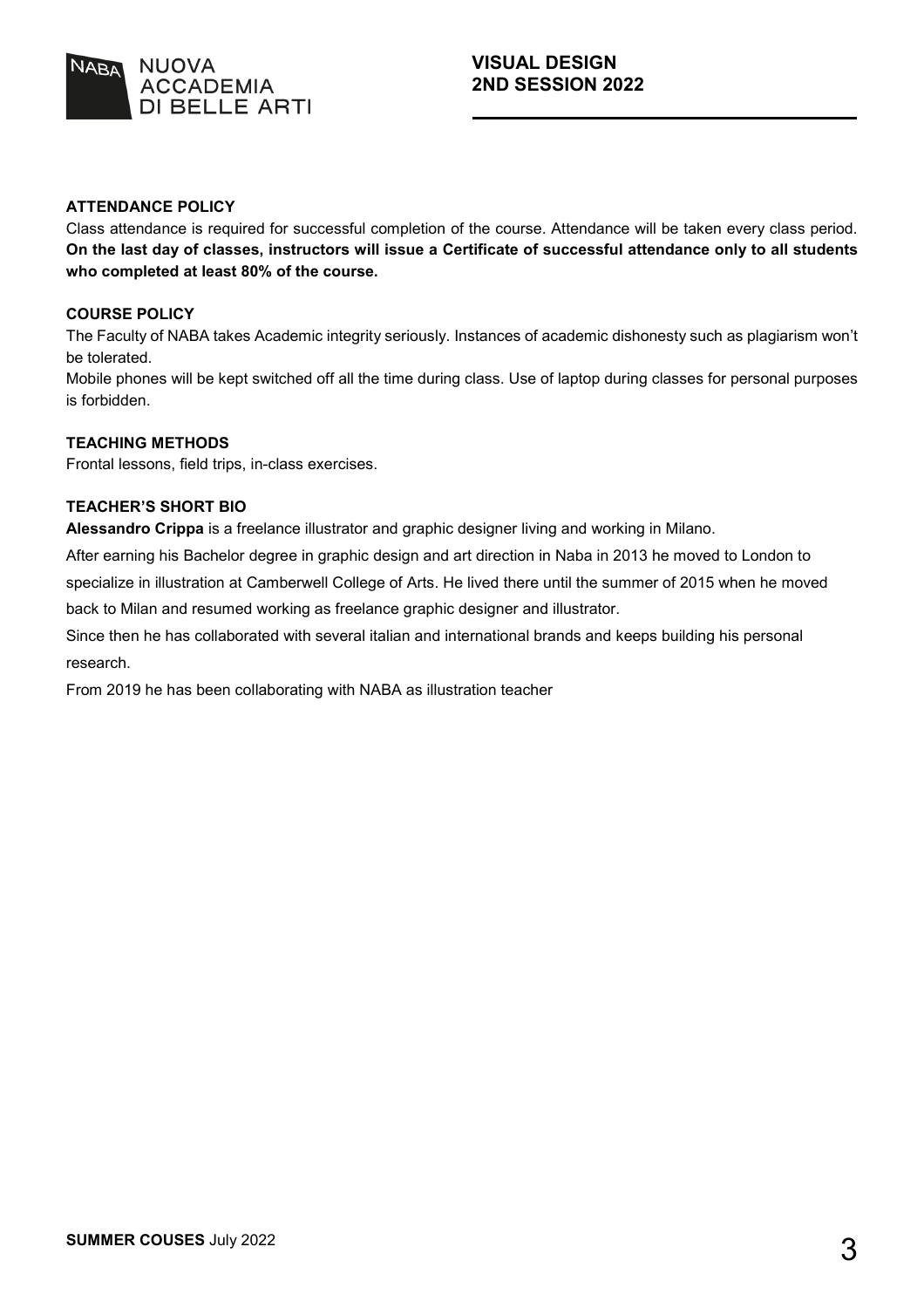

### **Grading**

Total number of ECTS assigned for the successful completion of the course: 3 ECTS

| <b>Grading Weights</b>                                                                   |             | <b>Grading Scale</b>                |
|------------------------------------------------------------------------------------------|-------------|-------------------------------------|
| Attendance                                                                               | 30%         | Excellent = $90-100$                |
| <b>Participation and Creative Process</b><br>2.<br>Final work / Final presentation<br>3. | 40 %<br>30% | $Good = 80-89$<br>Average = $70-79$ |
|                                                                                          |             | Below Average = 60-69               |
| <b>TOTAL</b>                                                                             | 100 %       | Poor = $59$ or below                |

|                                                                            | <b>Excellent</b><br>90 - 100%                                                                     | Good<br>$80 - 89%$                                                                                | Average<br>$70 - 79%$                                                               | <b>Below Average</b><br>$60 - 69\%$                                                                 | <b>Poor Below</b><br>60%                                                         |
|----------------------------------------------------------------------------|---------------------------------------------------------------------------------------------------|---------------------------------------------------------------------------------------------------|-------------------------------------------------------------------------------------|-----------------------------------------------------------------------------------------------------|----------------------------------------------------------------------------------|
| <b>Attendance</b><br>(30%)                                                 | On time, perfect<br>attendance                                                                    | Seldom late:<br>attended<br>between 95%<br>and 90 % of the<br>course                              | Occasionally<br>late: attended<br>between 90 %<br>and 85 % of the<br>course         | Occasionally<br>late: attended<br>between 85%<br>and 80% of the<br>course                           | Frequently late,<br>attended less<br>than 80% of the<br>course: FAILED           |
| <b>Participation</b><br>and Creative<br>Process $(40\%)$                   | Demonstrates<br>strong<br>understanding<br>of the topic &<br>thorough,<br>creative<br>research    | Shows good<br>grasp of the<br>topic & good<br>research                                            | Exhibits average<br>comprehension<br>of the topic &<br>average<br>research          | Shows some<br>awareness of<br>the topic &<br>below average<br>awareness of<br>research              | Has shallow<br>insight into the<br>topic & poor<br>grasp of<br>research          |
| Original<br><b>Project (Final</b><br>work/ Final<br>presentation)<br>(30%) | <b>Exhibits</b><br>exceptional<br>analysis of<br>concepts &<br>production of<br>original proposal | <b>Exhibits</b><br>exceptional<br>analysis of<br>concepts &<br>production of<br>original proposal | Exhibits average<br>analysis of<br>concepts &<br>production of<br>original proposal | <b>Exhibits below</b><br>average<br>analysis of<br>concepts &<br>production of<br>original proposal | Exhibits poor<br>analysis of<br>concepts &<br>production of<br>original proposal |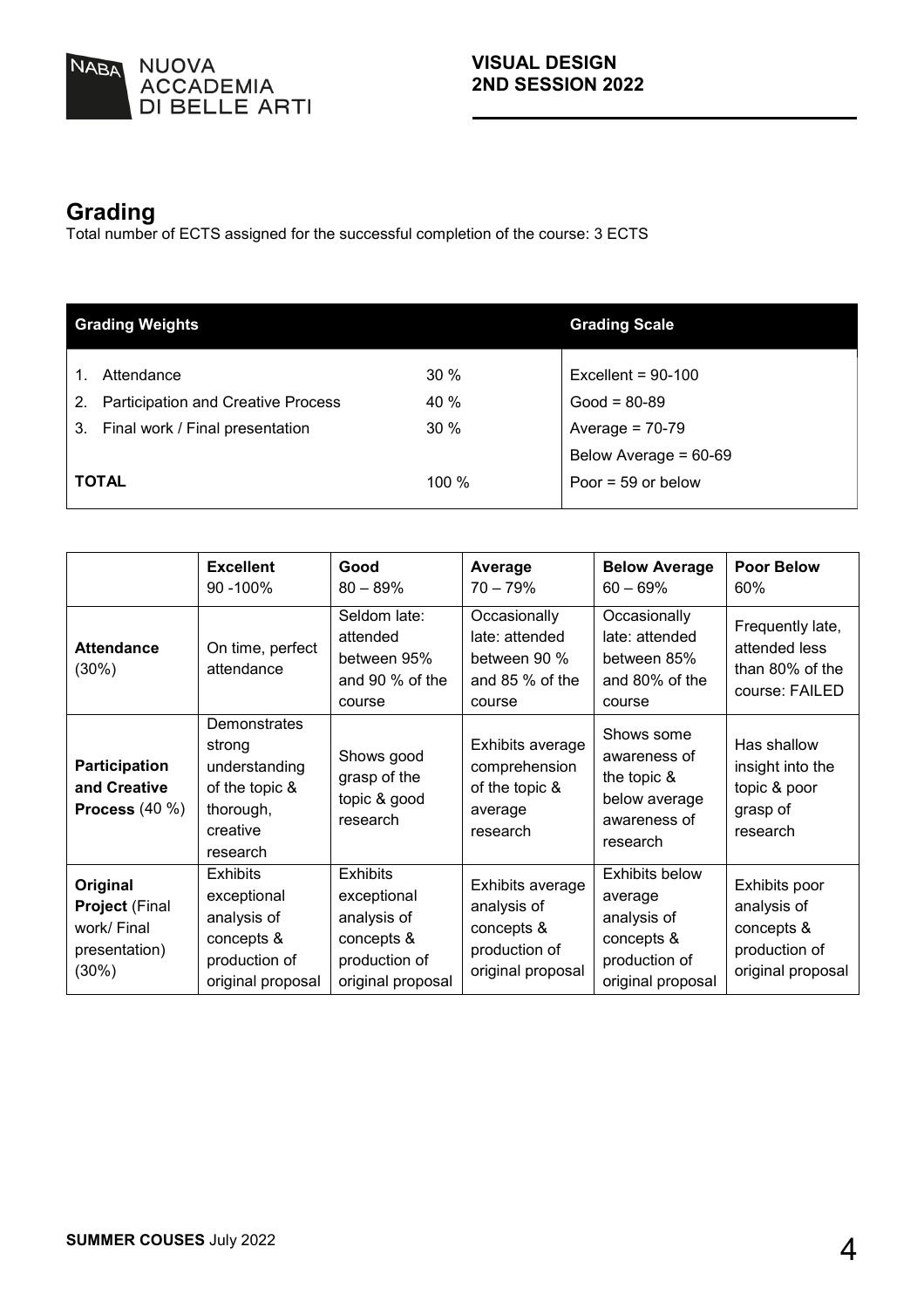

### **Course Schedule\***

#### **1ST WEEK**

| <b>Day</b> | <b>Time</b> | <b>Professor</b>  | h | Lesson-subject                                                  |
|------------|-------------|-------------------|---|-----------------------------------------------------------------|
| Day 1      |             | <b>NABA STAFF</b> |   | <b>Welcome and Registration</b>                                 |
| Tuesday    |             |                   |   |                                                                 |
|            |             |                   |   | Introduction on the visual content and the<br>visual languages. |
|            |             |                   |   |                                                                 |
| Day 2      |             |                   |   | Visual interpretation. Understanding icons                      |
| Wednesday  |             |                   |   | and symbol in their context.                                    |
|            |             |                   |   | Creative exercise on the reading visual<br>identities.          |
|            |             |                   |   | Field trip: Triennale                                           |
|            |             |                   |   |                                                                 |
| Day 3      |             |                   |   | Short visual thinking. How to reduce a                          |
| Thursday   |             |                   |   | complex content into a visual synthesis.                        |
|            |             |                   |   | Moodboard: meaning and techniques.                              |
|            |             |                   |   | Creative exercise on mood boards                                |
|            |             |                   |   |                                                                 |
| Day 4      |             |                   |   | Creative exercise on mood boards                                |
| Friday     |             |                   |   |                                                                 |
|            |             |                   |   | Introduction to Illustrator and Photoshop,                      |
|            |             |                   |   | creative introduction to content-creating.                      |

#### **2ND WEEK**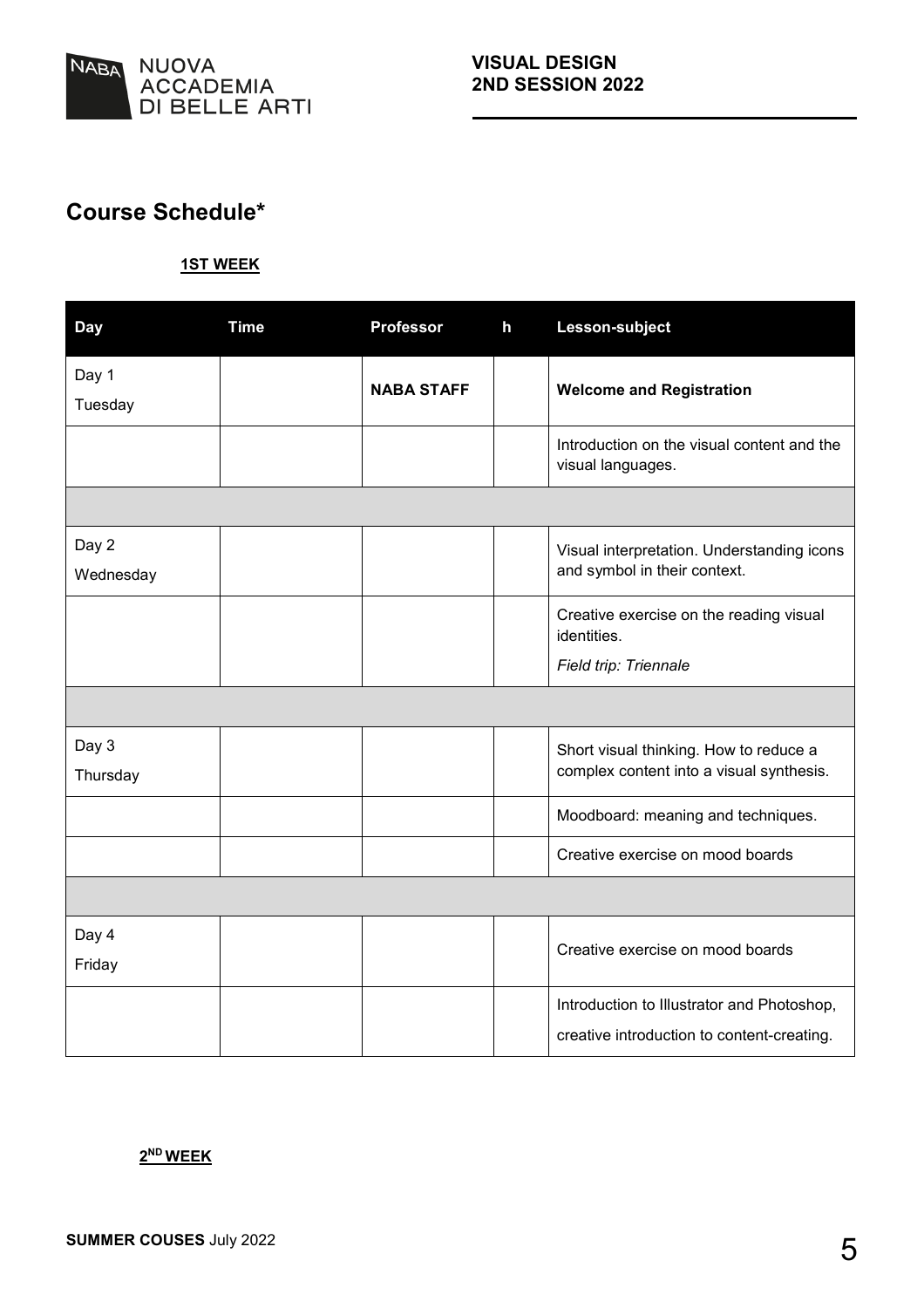

| <b>Day</b> | <b>Time</b> | <b>Professor</b> | $\mathsf{h}$ | Lesson-subject                                                          |
|------------|-------------|------------------|--------------|-------------------------------------------------------------------------|
|            |             |                  |              | Storytelling: how to tell a story through                               |
| Day 5      |             |                  |              | visual language.                                                        |
| Monday     |             |                  |              | Field trip: Hangar Bicocca                                              |
|            |             |                  |              |                                                                         |
| Day 6      |             |                  |              | Project methodology: Visual references                                  |
| Tuesday    |             |                  |              | and research.                                                           |
|            |             |                  |              | Poster design workshop.                                                 |
|            |             |                  |              |                                                                         |
| Day 7      |             |                  |              | Social media and viral messages.                                        |
| Wednesday  |             |                  |              |                                                                         |
|            |             |                  |              | Expansion of the campaign to the social                                 |
|            |             |                  |              | spectrum, social media content.                                         |
|            |             |                  |              |                                                                         |
|            |             |                  |              | Integrated visual communication. How to                                 |
| Day 8      |             |                  |              | define a visual format to combine                                       |
| Thursday   |             |                  |              | traditional and digital                                                 |
|            |             |                  |              | media.                                                                  |
|            |             |                  |              | Workshop (collective assignment): visual<br>research and brainstorming. |
|            |             |                  |              |                                                                         |
| Day 9      |             |                  |              | Workshop: sketch, ideas and selection of                                |
| Friday     |             |                  |              | visual concepts.                                                        |
|            |             |                  |              | Workshop: Development and fine tuning.                                  |
|            |             |                  |              |                                                                         |
|            |             |                  |              | <b>Final Presentation</b>                                               |